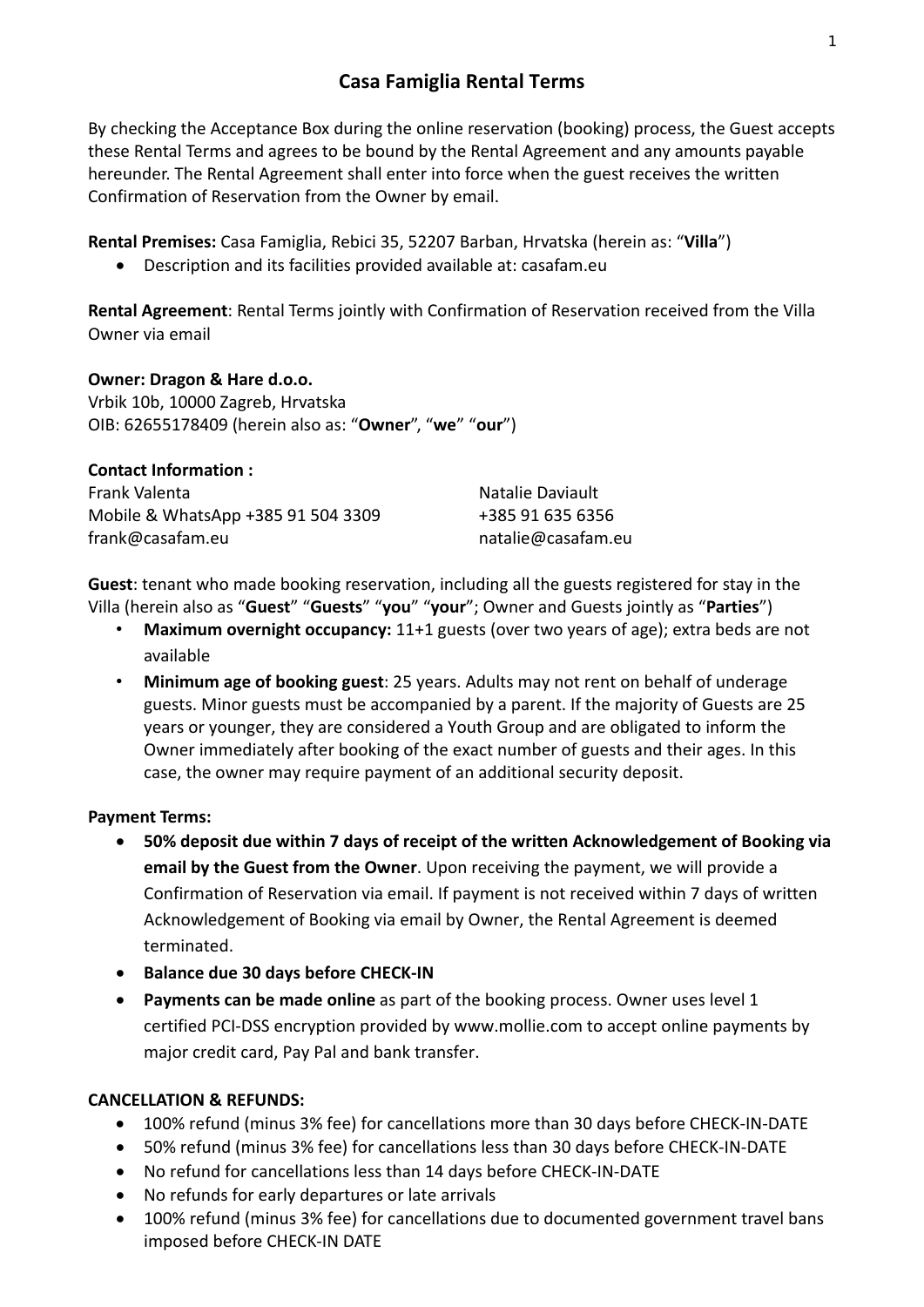#### **ARRIVAL & STAY**

- CHECK-IN: after 16h
- Guests are obligated by the Croatian law to provide the Owner with official **identification documents** containing required personal information of each Villa Guest for registration with the National Tourist Board (HTZ). Guests that refuse to provide identification may be denied access to the Villa without possibility of refund.
- If Guests notice a lack of cleanliness, damages, or have any other complaints, Guests agree to report it to the Owner without undue delay. Following complaint, the Owner will seek to remove the cause of complaints as soon as possible. No refunds are available due to appliance, hot tub, wifi or TV service failure.
- A **security deposit of 1,000 EUR in cash** is due at CHECK‐IN. We will provide you a receipt and will refund the full amount in cash after inspection at CHECK‐OUT if the Villa has not been damaged.
- Guests agree to maintain the Villa property in the same condition in which it was found, reasonable wear and tear excepted.
- Since the Guests have the responsibility to leave the Villa in the state in which they found it, Guests will report any damage to the Villa or property to the Owner without delay.
- Guests agree to replace or pay for losses, breakage or damage to the Villa and/or its inventory/furniture/appliances ("**Villa property**") inflicted by Guests or others who were granted access to the Villa by the Guests, including amounts exceeding the security deposit.
- During their stay, Guests agree to act in accordance with Villa House Rules at all times. We have prepared the Villa House Rules to enable all guests to enjoy their stay. The House Rules are included in Annex 1 hereof and form an integral part of this Rental Agreement.
- Perpetration of illegal activities on villa premises is cause for immediate termination of this contract.
- To the fullest extent permitted by law, Guests agree to assume all risk of personal injury and damage or loss to personal property during their stay.
- Guests agree to indemnify and hold harmless the Owner, its agents, and maintenance personnel from any liability for personal property or personal health of Guests, to the fullest extent permitted by law. In lieu of any liability resulting from a defect or failure in service of the Owner, the Owner will be held liable only for the service that is defective and will, in its own discretion, either provide a replacement or a refund.

## **CHECK OUT**

- CHECK-OUT: before 10 AM
- Failure to check‐out by 10 AM will result in a rush cleaning charge of 100 EUR
- Guest is responsible or emptying both fridges and returning keys and remote control for automated gate. Lost keys or remote will incur a charge of 25 (lost keys) and 250 (lost remote) EUR respectively.
- At the CHECK‐OUT the Guests will jointly with the Owner check the Villa and provide accurate information regarding any incurred damages. In such cases the Owner has the right to charge for damages from the security deposit.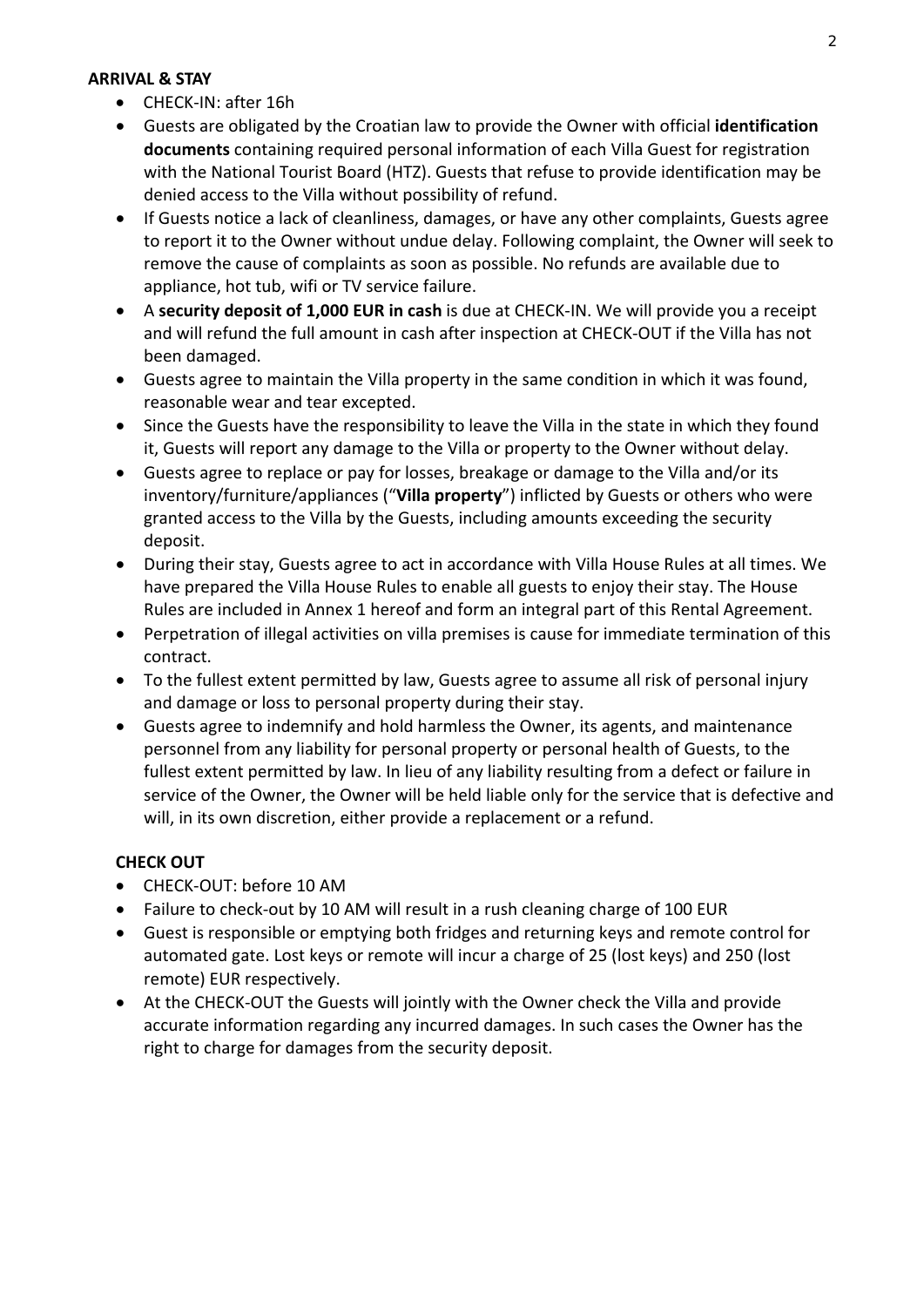#### **GENERAL**

- If Guests violate any of the conditions of the Rental Agreement, including the House Rules, the Owner retains the right to terminate it immediately, and enter the Villa.
- Upon notice of termination of this Agreement, Guests agree to vacate the Villa within 2 hours; in such cases guests forfeit all payments made including the security deposit.
- The Parties will attempt to amicably resolve any dispute arising out of or in connection with this Rental Agreement. In case such negotiations prove to be unsuccessful within 30 (thirty) days, or any longer period that the Parties may agree upon in writing, any such dispute will be submitted to the competent Court in Zagreb, whereas the applicable law is Croatian.
- If any provision hereof would be held by any court to be invalid, void or unenforceable, the remaining provisions shall nevertheless continue in full force.
- These Terms are written in Croatian language and translated into English and German for the convenience of Guests. In case of doubt regarding interpretation, the Croatian version shall prevail.
- In accordance with the provisions of the Consumer Protection Act, Guest is entitled to file a written objection to the service provided by the Owner to the following mail address: frank@casafam.eu, whereas the written response will be submitted no later than 15 days of receipt of the written complaint.
- The Rental Agreement shall not be assigned or Villa sublet without written consent of the Owner.

### **PERSONAL DATA PROTECTION**

 For the purpose of performance of this Rental Agreement and compliance with Owners' legal obligations (such as Guest registration with the competent bodies), Owner will process certain personal data of Guests in line with the applicable personal data protection legislation. For more information about said processing please see our Privacy Notice available at casafam.eu (the "Privacy Notice"). By accepting these Rental Terms during the online reservation process, the Guest confirms that they have read and understood the Privacy Notice.

In Zagreb, 19 August 2021